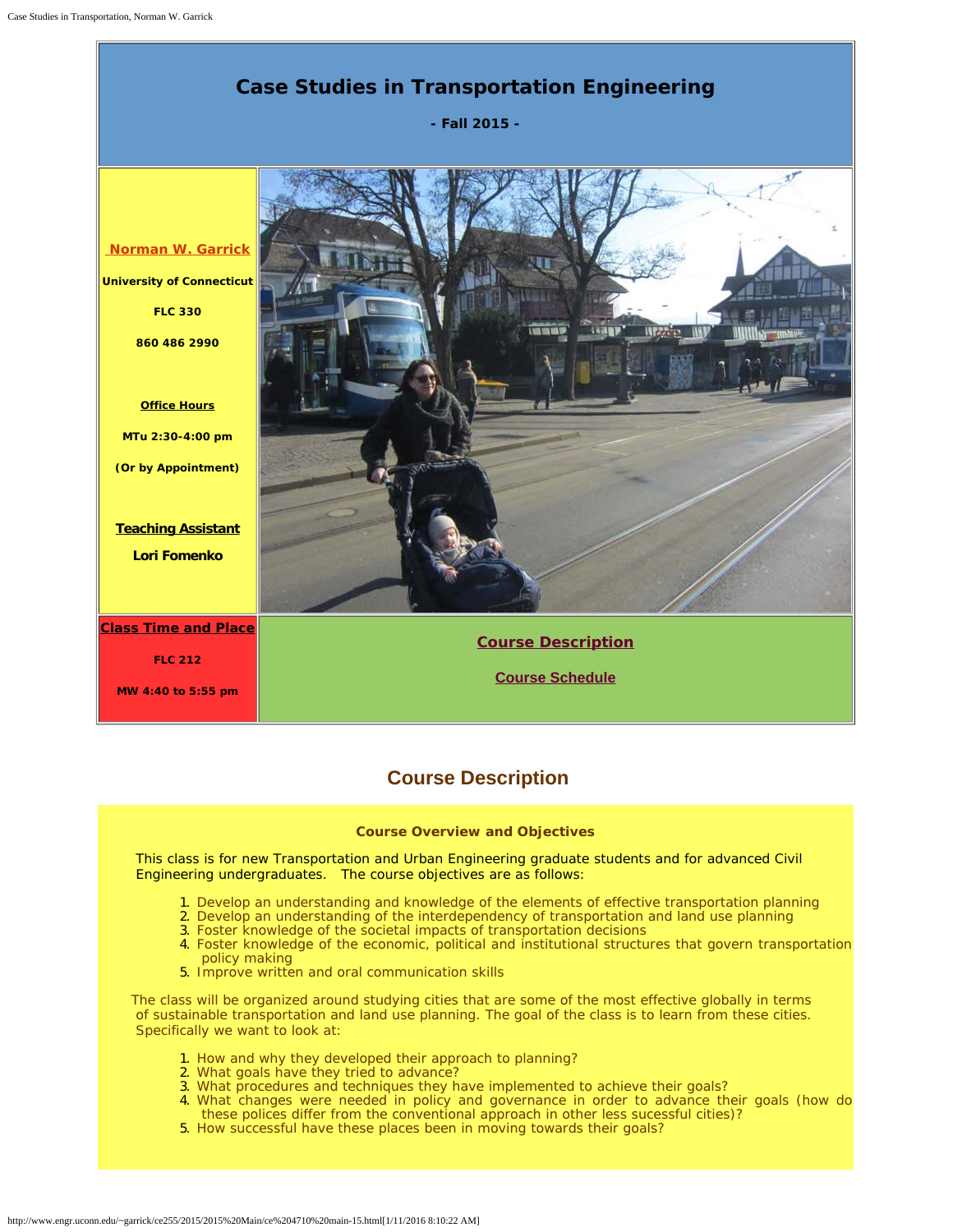#### **Assignments and Projects**

The class project will be conducted in groups but will have both a group and an individual component.

This project will require three in-class presentations as well as a final report. Each student will be fully responsible for their section of the report. The final report for each group should be no more than 12 type written pages, inclusive of figures and tables.

The exams will be based on the written reports for the homework assignments, class notes, in-class discussion and all the project reports.

In addition to the regular assignments, CE 5710 will be required to produce a short study guide summarizing the project results for two of the cities studied in the class. The selected cities should not include the one that you had primary responsibility for studying.

| <b>Assessment</b>     |       |  |  |
|-----------------------|-------|--|--|
| Presentation          | 20%   |  |  |
| <b>Project Report</b> | 25 %  |  |  |
| <b>Homework</b>       | 10%   |  |  |
| Mid-term Exam         | 20%   |  |  |
| <b>Finals</b>         | 25 %  |  |  |
| <b>Total</b>          | 100 % |  |  |

## **Course Schedule**

| <b>Date</b>      | <b>Topic</b>                                                | <b>Readings/Video</b>                                               | <b>Assignments</b>        |
|------------------|-------------------------------------------------------------|---------------------------------------------------------------------|---------------------------|
| M. Aug.31        | 1. The Role of Transportation in Cities                     |                                                                     |                           |
| W. Sept.02       | 2. The Foundations of Transportation Planning               | <b>Understanding Bias in Transportation</b><br>Performance Measures | HW <sub>1</sub>           |
| M. Sept.07       | Labor Day                                                   |                                                                     |                           |
| W. Sept.09       | 3. Transportation and The Structure of Cities               | Marshall - Chapter 2 pg 41-59                                       | <b>HW 1 Solutions</b>     |
| M. Sept.14       | 4. What is Transportation For?                              | Mumford - Chapter 22                                                | HW2                       |
| W. Sept.16       | 5. The 1960s Struggle Against Car Hegemony in<br>Amsterdam  | Jordan - Chapters 16 and 19                                         |                           |
| M. Sept.21       | 6. Transportation, City Form, Energy Use and Sustainability | Newman and Kenworthy Ch 3                                           | HW3                       |
|                  |                                                             |                                                                     | <b>HW 2 Solutions</b>     |
| W. Sept.23       | 7 Characteristics of Effective Transit                      | Walker - Chapter 2                                                  |                           |
| M. Sept.28       | 8. Sustainability and Autodependency                        |                                                                     | HW <sub>4</sub>           |
|                  |                                                             |                                                                     | <b>HW 3 Solutions</b>     |
| W. Sept.30       | 9a. The Term Project                                        |                                                                     | <b>City Selection</b>     |
|                  | 9b. Effective Technical Presentations                       |                                                                     | <b>Study Guide Exam 1</b> |
| M. Oct.05        | 10. Guess Lecturers: Hamed Ahangari, Ben Wargo,             |                                                                     | HW 4 Due                  |
|                  | and Adam Polinski                                           |                                                                     | <b>City Selection Due</b> |
| <b>W. Oct.07</b> | <b>Mid-term Exam</b>                                        |                                                                     |                           |
| M. Oct. 12       | <b>Project Group Lab</b>                                    |                                                                     |                           |
| <b>W. Oct.14</b> | <b>Project Group Lab</b>                                    |                                                                     |                           |
| M. Oct. 19       | <b>Project Group Lab</b>                                    |                                                                     |                           |
| <b>W. Oct.21</b> | <b>Project Group Lab</b>                                    |                                                                     |                           |
| <b>M. Oct.26</b> | <b>1st Presentation</b>                                     |                                                                     |                           |
| <b>W. Oct.28</b> | <b>Project Group Lab</b>                                    |                                                                     |                           |
| <b>M. Nov.02</b> | <b>Project Group Lab</b>                                    |                                                                     |                           |
| <b>W. Nov.04</b> | <b>Project Group Lab</b>                                    |                                                                     |                           |
| <b>M. Nov.09</b> | 2nd Presentation                                            |                                                                     |                           |